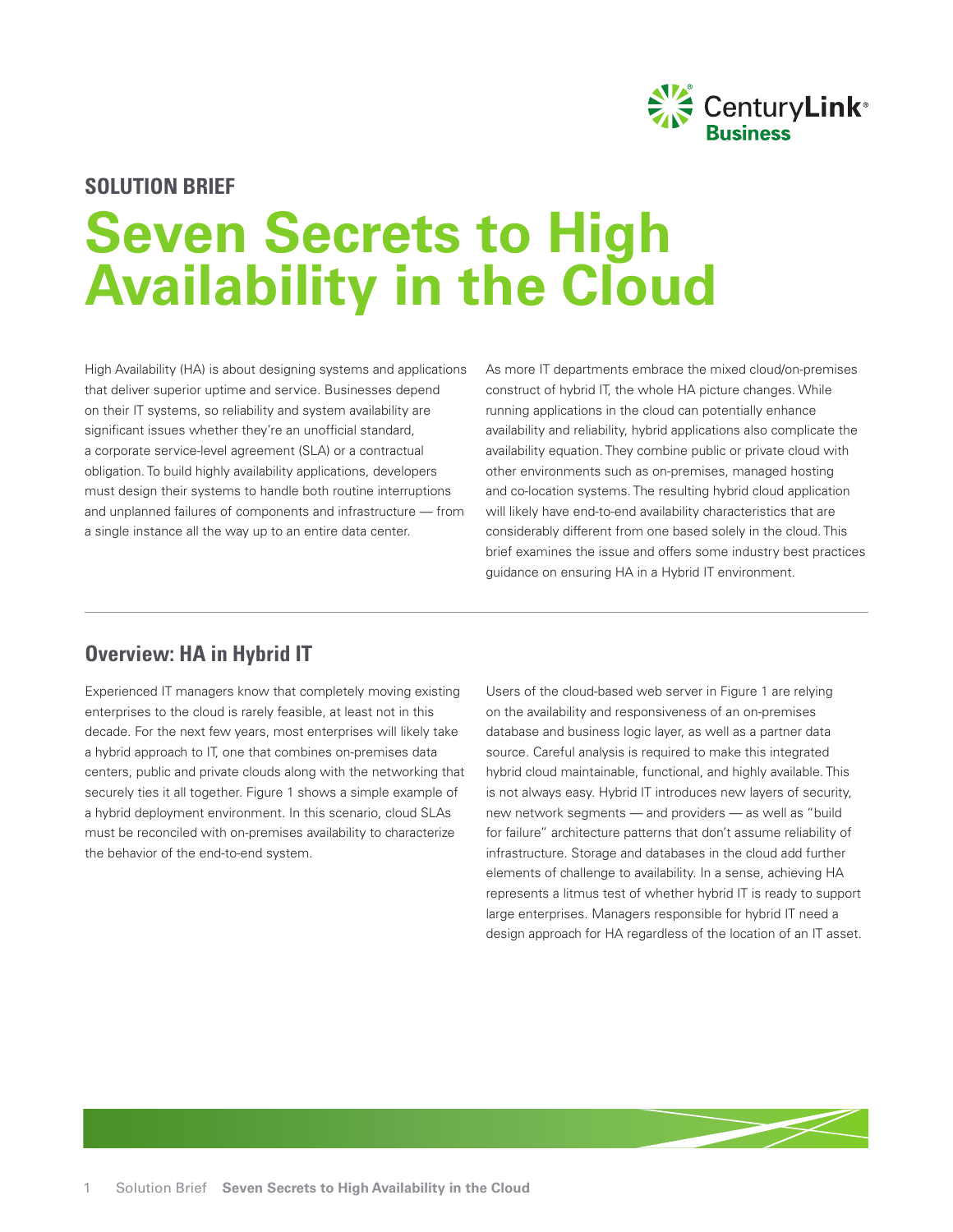

Figure 1 - A simplified example of a hybrid IT environment, with an on-premises database and application server connected to a cloud-based web server and partner data source through a cloud-based API.

## **Best Practice: Architecting for HA in Hybrid IT**

Hybrid IT introduces several new variations on familiar HA architectural practices. While a pure cloud deployment might depend on loosely-coupled processes that reside exclusively in the cloud, a Hybrid IT deployment will be based on loosely coupled processes that reside on many different platforms. Each will have its own failure modes. [p Private cloud, public cloud, on-premises, or colocation platforms all fail differently. As a result, an important first step is to assess and manage failure risks for your platforms.

A best practice when building distributed systems on a cloud platform is to build each core component as a separate, repeatable unit. These units are typically loosely coupled, which generally makes scaling easier and failure scenarios more manageable. Figure 2 shows how the scenario depicted in Figure 1 can be set up with this approach to redundancy and failover. The on-premises database is replicated in a cloud data center along with a copy of the application server and web server. The original web server is in a different cloud data center. In this architecture, there is no single point of failure in the application topology. The database and app server fail over to Cloud Instance B. If Cloud Instance A fails, the web server from Cloud Instance B will take over.



Figure 2 - Architecting for HA in the hybrid environment using loosely-coupled units.

#### **Using Managed DNS to Implement HA Architecture Best Practices**

Overall availability through redundancy grows when infrastructure dependencies are minimized between instances of missioncritical applications. For instance, if you're a cloud customer, you have no control over your application's availability if there is a loss of network connectivity to the data center where it is running. However, if you've architected your application with HA in mind and set up a redundant instance running in a second, remote cloud data center, your application should maintain availability despite the problems in the original data center.

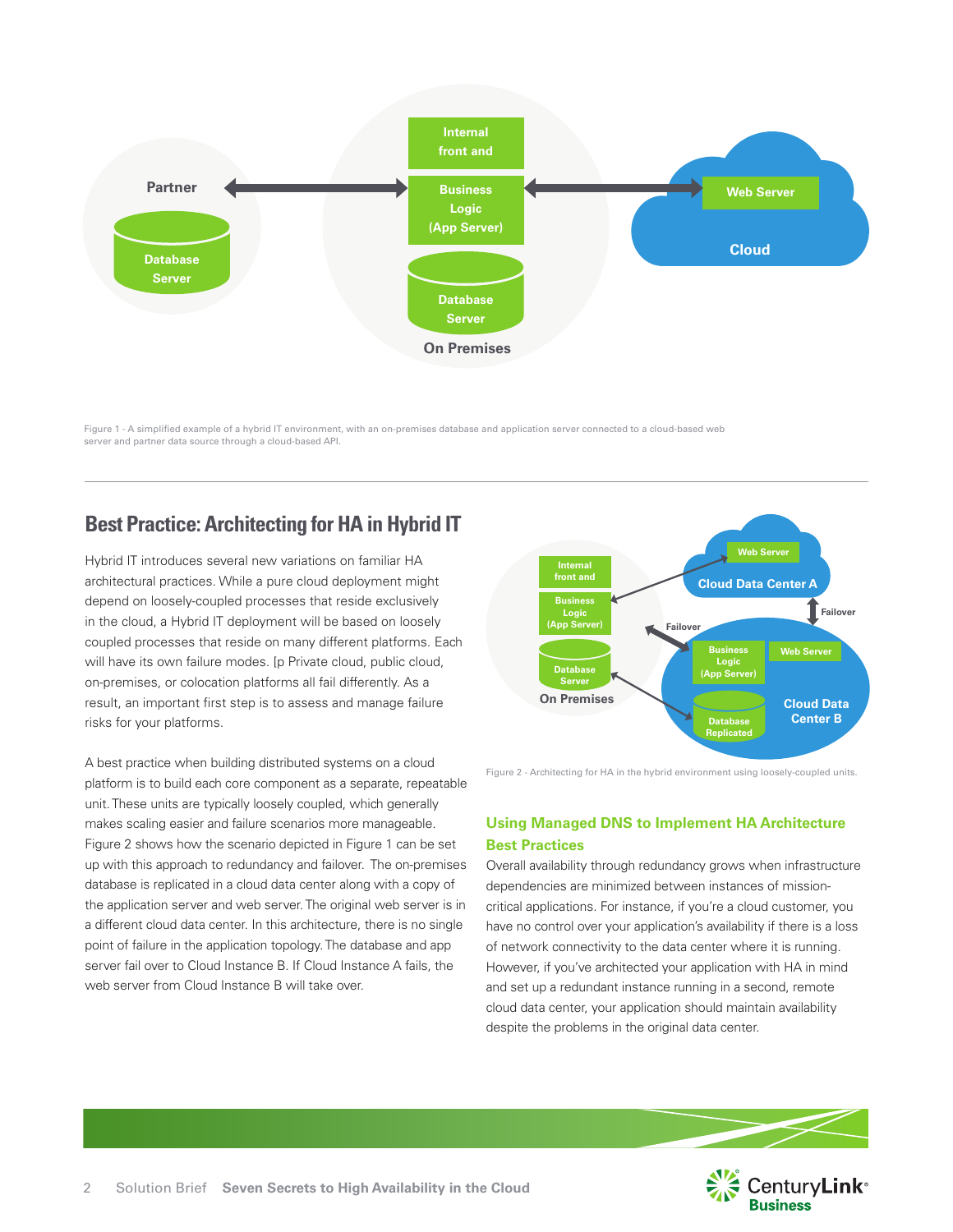A managed Domain Name System (DNS) service enables you to implement the multiple data center best practice. A managed DNS service resolves all requests for a specific web application and distributes the load to multiple load balancers or servers located in one or more locations. This kind of highly reliable DNS service will enable dynamic traffic re-routing when application components become unavailable for any reason. It routes traffic away from failed data centers, services and components.

#### **Assessing Failure Risks with Hybrid IT Deployments**

While the likelihood of a widespread outage at any individual data center is quite low, the probability is still always greater than zero. There are many reasons that data centers fail, but one of the most common is operator or human error, especially error associated with network infrastructure. Cloud providers typically offer SLAs that are reflective of recent history and future operating performance expectations. For example, CenturyLink Cloud offers an SLA of 99.99%.

In the case of Hybrid deployment scenario, applications should be designed with failure scenarios in mind. A best practice is to evaluate the reliability of networks, machines and software

for each location involved. One of the best predictors of future operating performance is past performance. It may be possible to estimate the statistical probability of an application failure using past performance or SLAs as numerical inputs. If a cloud data center has an SLA is 99.9% of uptime, it is likely to experience approximately 8.7 hours of downtime per year. (This is calculated as: .1% downtime x 24 hours/day x 365 days/year.)

The future failure potential of new hybrid applications is not as simple as evaluating past performance or SLAs alone, however. A recommended practice for designing Hybrid IT systems for HA is to assess the costs and consequences of an outage and weigh them against the additional cost associated with server redundancy and a multi-data center deployment. Doing the assessment involves a risk mitigation matrix, which is depicted in Table 1 for the example Hybrid IT scenario previously discussed. For each deployment location, redundant physical or virtual machines have been used to ensure web servers and application servers will failover to other local machines or instances. If you were trying to assess or mitigate risk for a real application, you might want to break out the failure risks associated hardware, software and network separately for each location.

| <b>Hybrid Deployment</b><br><b>Location</b> | <b>Application Component</b> | <b>Failure Risk</b>   | <b>Mitigation Strategy</b>                                   |
|---------------------------------------------|------------------------------|-----------------------|--------------------------------------------------------------|
| <b>On-premises</b>                          | <b>Application Server</b>    | SW or Machine Failure | Use Redundant Physical<br><b>Machines</b>                    |
|                                             | Database Server              | SW or Machine Failure | None planned                                                 |
|                                             | Network                      | Network Outage        | None planned                                                 |
| <b>Cloud Data Center A</b>                  | Web Server                   | SW or Machine Failure | Use Redundant VMs                                            |
|                                             | Network                      | Network Outage        | Rely on Provider Mitigation                                  |
| <b>Cloud Data Center B</b>                  | <b>Web Server</b>            | SW or Machine Failure | Use Redundant VMs on<br>Different Physical Machines          |
|                                             | <b>Application Server</b>    | SW or Machine Failure | Use Redundant VMs on<br>Different Physical Machines          |
|                                             | Database Server              | SW or Machine Failure | Rely on Vertical Autoscaling to<br>support increases in load |
|                                             | Network                      | Network Outage        | Rely on Provider Mitigation                                  |

#### **Risk Mitigation Matrix Example**

Table 1 - An example of a risk mitigation matrix for the hybrid IT environment detailed in Figures 1 and 2.

In Table 1, Cloud Data Center B shows a failure mitigation step of 'Use Redundant VMs on Different Physical Machines.' By taking this step, you prevent a single machine failure from taking down the entire hybrid application. The CenturyLink Cloud Control Portal enables you to implement this step by creating

a 'Hyperscale Anti-Affinity' policy. The policy ensures that new VM instances will not be located on the same physical machine, thereby avoiding a single point of failure at the physical machine level. Figure 3 shows the interface for creating an anti-affinity policy on the CenturyLink Cloud.

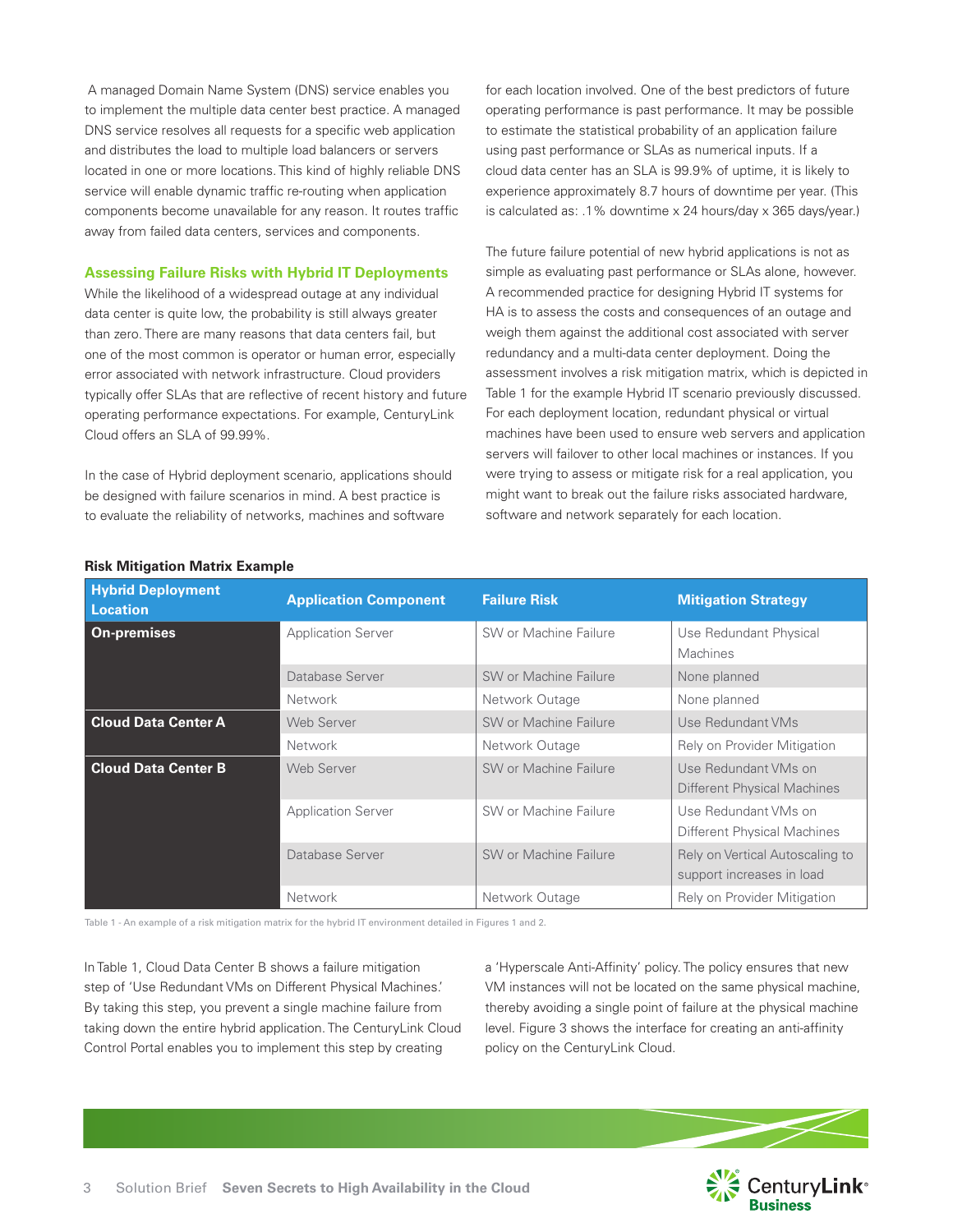## **Hyperscale Anti-Affinity Policies**

| + create anti-affinity policy      |                                                                     | Hyperscale Anti-Affinity Policies try to keep the member Hyperscale servers on different hosts. For example, when a problem occurs with one host, you do not lose           |
|------------------------------------|---------------------------------------------------------------------|-----------------------------------------------------------------------------------------------------------------------------------------------------------------------------|
| name                               | location                                                            | both virtual machines. Adding an existing Hyperscale server into an anti-affinity policy does not move it, but helps when new servers are added into the policy.<br>members |
| <b>Create Anti-Affinity Policy</b> |                                                                     |                                                                                                                                                                             |
| name<br>location                   | Hybrid Application Risk Mitigation<br>NY1 - US East (New York)<br>÷ |                                                                                                                                                                             |
|                                    | cancel<br>create                                                    |                                                                                                                                                                             |
|                                    |                                                                     |                                                                                                                                                                             |

#### **Calculating Availability for Distributed Systems**

Hybrid applications are inherently distributed as they run on multiple platforms. As a result, the availability of each individual platform will factor into the calculation for end-to-end application availability. Like a chain that's no stronger than its weakest link, the environment with the least favorable availability will dominate the overall reliability outcome. The level of reliability can be quantified.

Some applications place two application components in "series," meaning that if either Component A or B fails, the end-to-end application becomes unavailable. If each component were running on a different platform that had an SLA of 99.5%, when the components are placed in series, the resultant availability would be: AR = A1 x A2 or AR =  $99.5\% \times 99.5\% = 99.0\%$ . The resultant system will be considerably less available than either component alone.

In contrast, two application components can be placed in "parallel," meaning that if either Component A or B fails, the other component will take over and assume the function of the component which failed with no loss of availability. In the case of parallel components, where each component x is the same, the resultant availability is calculated as:  $AR = 1 - (1-Ax)2$ . If the two components each have an availability of 99.5% (as in the previous example), the resultant availability would be;  $AR = 1 - (1 - 0.995)2 = 99.9975\%$  In this case, the resultant system becomes dramatically more reliable when redundant components are placed in parallel. Highly available Hybrid IT systems should make use of such loosely coupled, redundant and parallel components.

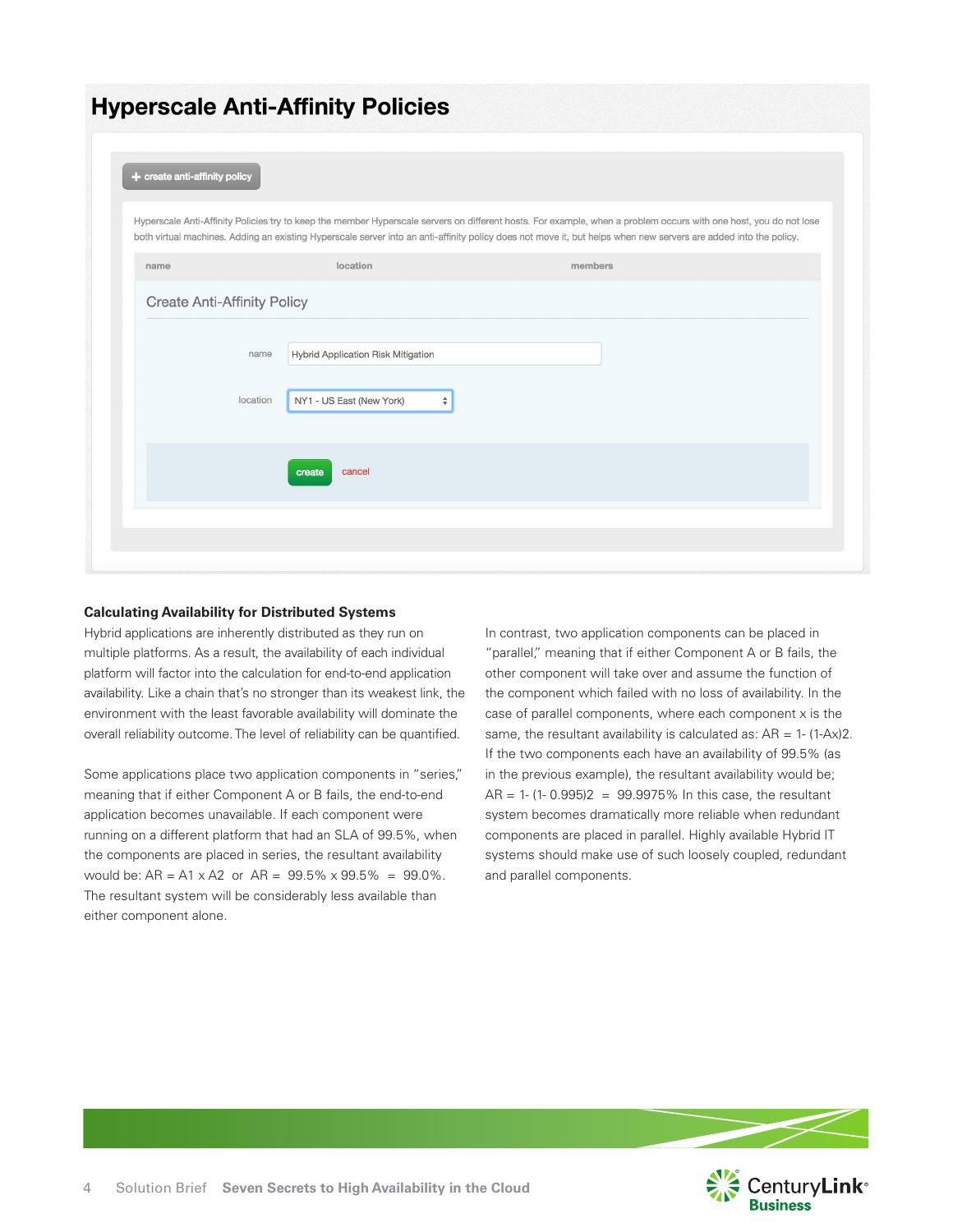## **Best Practice: Balancing Loads**

Cloud computing effectively changes the relationship between infrastructure and workloads that run on it. The workload becomes both portable and pipelined across infrastructure that is multi-tier and redundant by design. Figure 4 shows how this looks, with load balancers that route traffic between multiple application server and web server instances. These redundant web and application servers provide both additional capacity and failover.

The steady state design workload for any single VM in this scenario may be as little as 50% or 60% of maximum capacity. Load balancers can be used to front-end both web server

clusters as well as application servers. At each level, load balancers will automatically redirect load to healthy instances in case availability issues arise. The goal is to ensure that there is always sufficient reserve capacity for failover in case another instance become unavailable.

Geo-Load Balancing is another approach. With Geo-Load Balancing, users reach web applications reliably and quickly, regardless of physical location. Administrators can direct traffic based on several scenarios including user geography and available capacity. CenturyLink Cloud offers this capability.



When a Hybrid IT system runs processes that consume a large amount of system resources (e.g. CPU and memory), it often makes sense to employ multiple servers to distribute the work instead of constantly adding capacity to a single server. In addition to gaining failover capacity, using multiple instances or machines for each tier in an application provides a simple path to supporting larger workloads or handling more requests.

For example, consider a website where people can register for a new, paid service. The system has to perform a fraud check, authenticate a payment method and create a container for the new user. A "new user signup" message is placed in a queue, and a set of servers is tasked with reading data from the queue and processing the request. If the number of signups spikes, these worker nodes can get overwhelmed and the new customers will be stuck waiting for their signup confirmations. The best practice to avert this outcome is to scale systems dynamically with usage. However, you run the risk of overprovisioning (and over-spending) if you only plan for maximum load. It is possible to adjust capacity manually, but this is not optimal. The recommended practice is to set your environment for auto scaling if that feature is available on your cloud service.

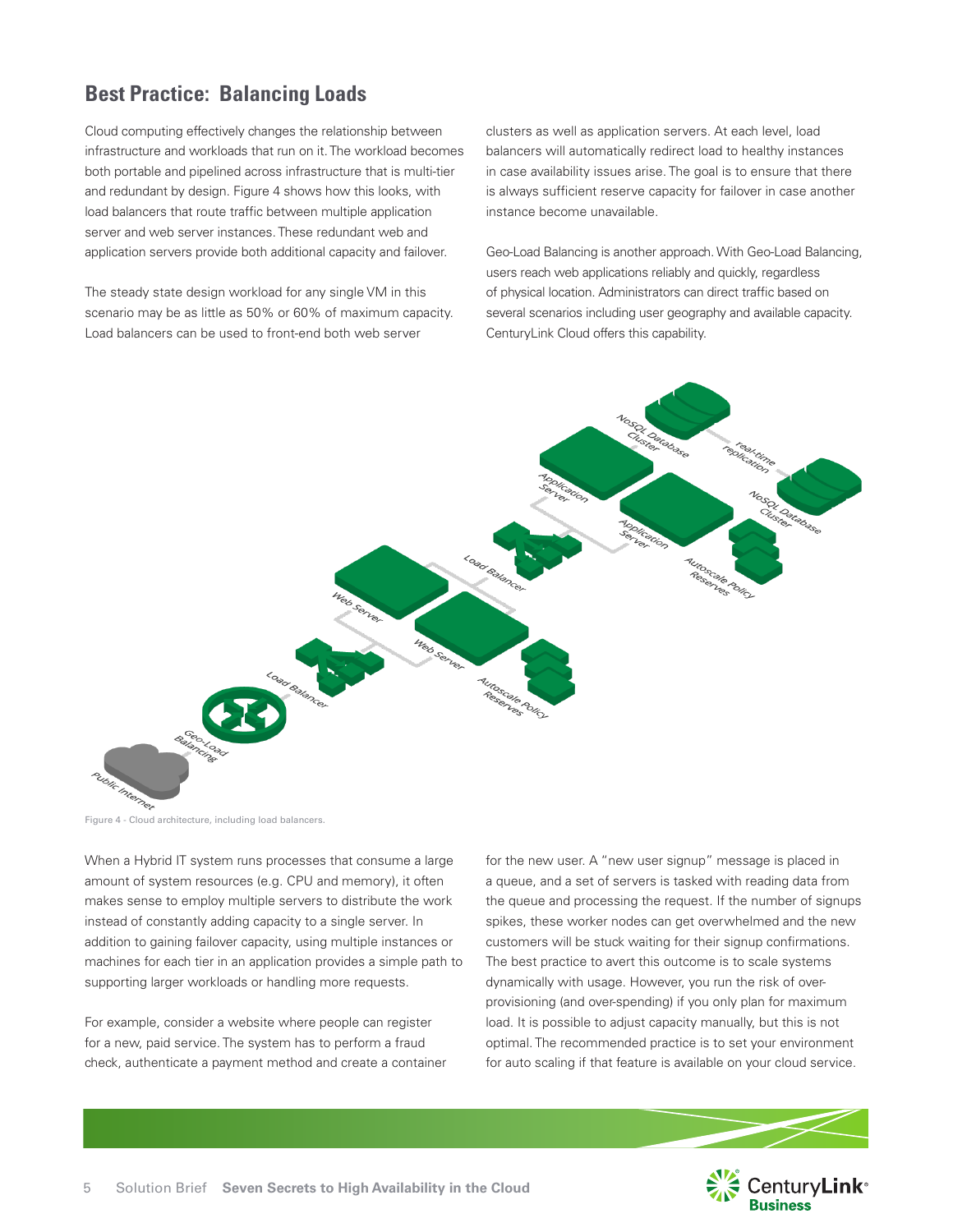## **Best Practice: Horizontal Auto Scaling**

Horizontal autoscaling involves adding or removing virtual servers from a defined pool. With horizontal auto scaling, your application can respond to changes in demand or load within minutes. It will automatically accommodate peak traffic and unforeseen demand.

With this approach, you can define an autoscale policy that specifies when new servers will be added or deleted based on changes in application load. Figure 5 shows how CenturyLink Cloud's Control Portal enables you to create such a policy. In this case, the admin has set the environment to scale out when CPU or memory usage goes over 80%. The threshold period represents a sliding window time fame used to buffer changes which keeps the system from reacting to short-lived usage spikes.

#### Horizontal Autoscale

Within a specified server group, horizontal autoscaling helps ensure the number of servers increases automatically during demand spikes to maintain performance, and decreases automatically during demand lulls to minimize costs.

Horizontal Autoscale policies are applied to server groups via its settings. Maximum server count is determined by the number of servers within the group. Servers are not actually deleted, they are only taken out of rotation

| New Policy                                      |                                   |                             |               |                                 | edit                           |
|-------------------------------------------------|-----------------------------------|-----------------------------|---------------|---------------------------------|--------------------------------|
| SCALE OUT WHEN                                  |                                   | SCALE IN WHEN               |               | <b>MINIMUM</b><br>1 server      |                                |
| $≥80\%$ mm $≥80\%$<br>CPU USAGE<br>MEMORY USAGE | $\leq$ 20% $\rm{cm}$<br>CPU USAGE | $\leq 20\%$<br>MEMORY USAGE |               | SCALE OUT INCREMENT<br>1 server |                                |
|                                                 |                                   |                             |               | SCALE IN DECREMENT<br>1 server  |                                |
|                                                 |                                   |                             |               |                                 | THRESHOLD PERIOD<br>15 minutes |
| LOCATION                                        | POLICY INSTANCE                   |                             | <b>STATUS</b> | <b>MAX</b>                      | COOLDOWN PERIOD<br>20 minutes  |

Figure 5 - CenturyLink Cloud's Horizontal Autoscale interface with an Autoscale policy setting – scale out when CPU or memory usage exceeds 80%.

### **Best Practice: Vertical Autoscaling**

Vertical Auto scaling involves adding horsepower to existing servers instead of adding additional servers as you would with Horizontal Auto scaling. The choice between horizontal and vertical auto scaling will depend on the specific use case. Both can be used to accommodate changing demand scenarios. In some cases, it will not be possible to add new instances of components to cloud-based or hybrid applications. For example, when a database supports stateful web-database applications, it may not be feasible to quickly add new database instances due to the sheer volume of data involved. It is also common to run databases on hardware that is optimized for the specific dataset and workload.

Observing conventions used to maintain referential integrity further constrain adding new database servers. Examples include synchronization of data between servers or partitioned indexes where each machine handles requests for a limited range of user or items. In these cases, vertical autoscaling enables compute instances to be scaled up for greater capacity as singular units without introducing new instances. This matters because relational databases work in multi-server configurations, but each server may have significant resources allocated to it and they may divide and conquer large data set management in creative ways. In the case of databases which are specialized or customized to meet specific needs, adding more CPU/memory/storage to a given server is a perfectly viable way to handle new demand.

CenturyLink Cloud's Vertical Autoscaling Policy can be used to reduce CPU resources assigned to an instance once server load has declined. The Vertical Autoscaling Policy will automatically remove unneeded CPU capacity and reboot the server during a time window set for minimal impact within the policy. This is a powerful way to take advantage of cloud elasticity without rebuilding your existing applications for horizontal scale. Figure 6 shows the interface for setting Vertical Autoscale policies. Schedule-based scaling is another variant of the autoscaling approach to managing load. In a seasonal business, for example, it is often a good practice to schedule the scaling up and down of resources in advance of actual loads. A scaling schedule can

#### **Vertical Autoscale Policies**



Figure 6 – Defining a Vertical Autoscale Policy with CenturyLink Cloud.